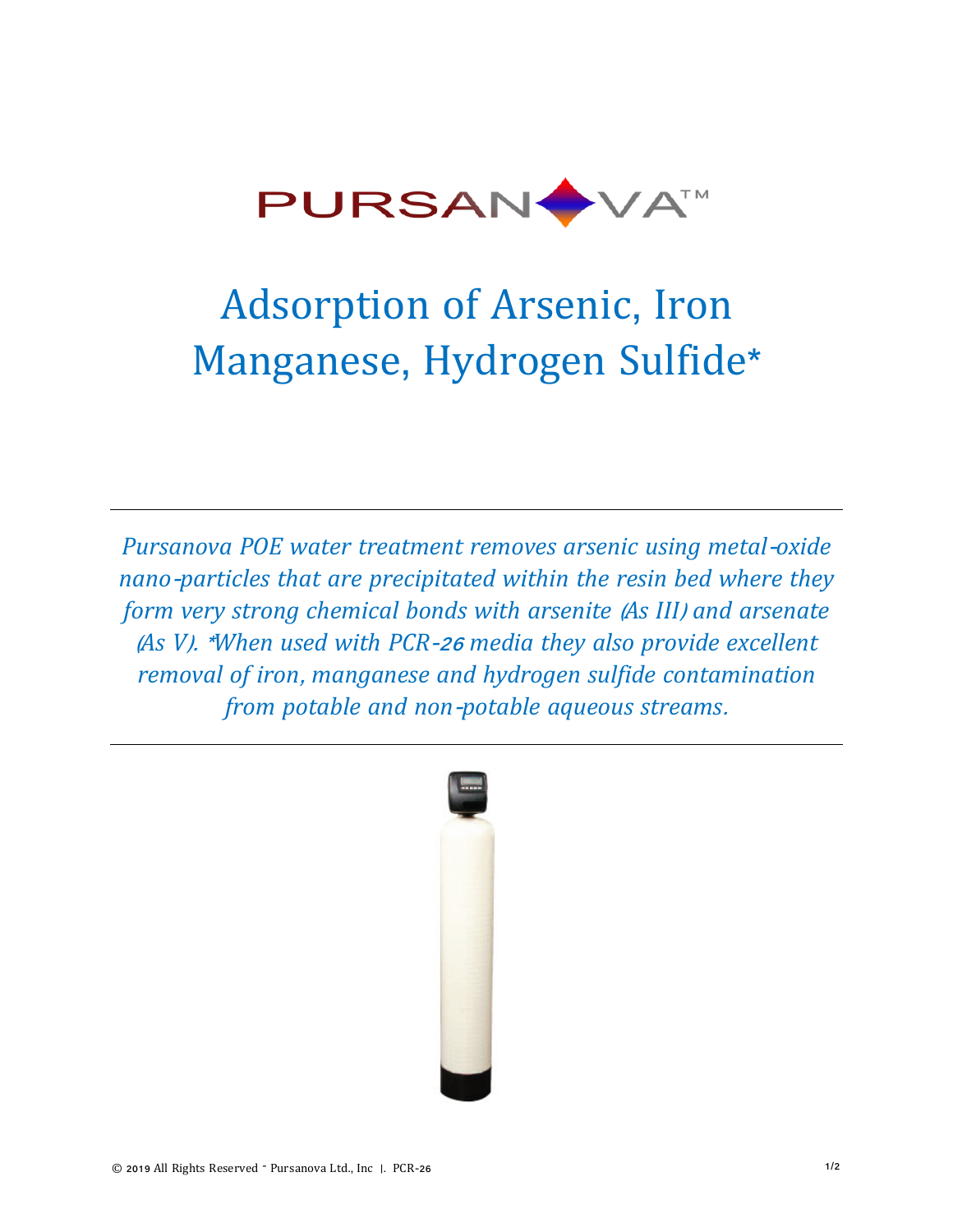

# **Advanced Technology**

- Built in flow control
- Easy-to-read LCD screen
- Variable backwashing
- Built in ports for water sampling
- Reliable, high performance operation
- without chemicals or brine Long, useful life
- Economical to operate

## **Unique Multiple Contaminant Removal**

PCR-26 is extraordinary for its ability to remove multiple water contaminants delivering a more complete conditioning of water in a single treatment system.

## **Potable and Non-potable Water Applications**

PCR-26 requires less contact time and is like standard softening resins in bulk density and handling making it an ideal choice for point-of-entry systems. PCR-26 can be backwashed at lower flow rates to achieve ideal bed expansion needed to remove metal oxide precipitates generated during the service cycle. PCR-26 is easy to handle versus other oxidative media and many naturally occurring zeolites.

#### **Chemical-free Regeneration**

The oxidative chemical locked inside PCR-26 beads is regenerated via the dissolved oxygen in the backwash water. This means chemicals such as chlorine dioxide, potassium permanganate, chlorine or sodium chloride brine solution are not needed for regeneration.

#### **Backwash Frequency**

PCR-26 can be backwashed at lower flow rates to achieve ideal bed expansion needed to remove metal-oxide precipitates generated during the service cycle. Refer to CR-26 bulletin for backwash flow rates. Daily backwash is recommended.



#### **Easy to Handle**

PCR-26 is easy to handle versus other oxidative media and many naturally occurring zeolites. Depending on where you live, contaminants from sewage, industrial waste and agricultural run-off can also seep into your water supply.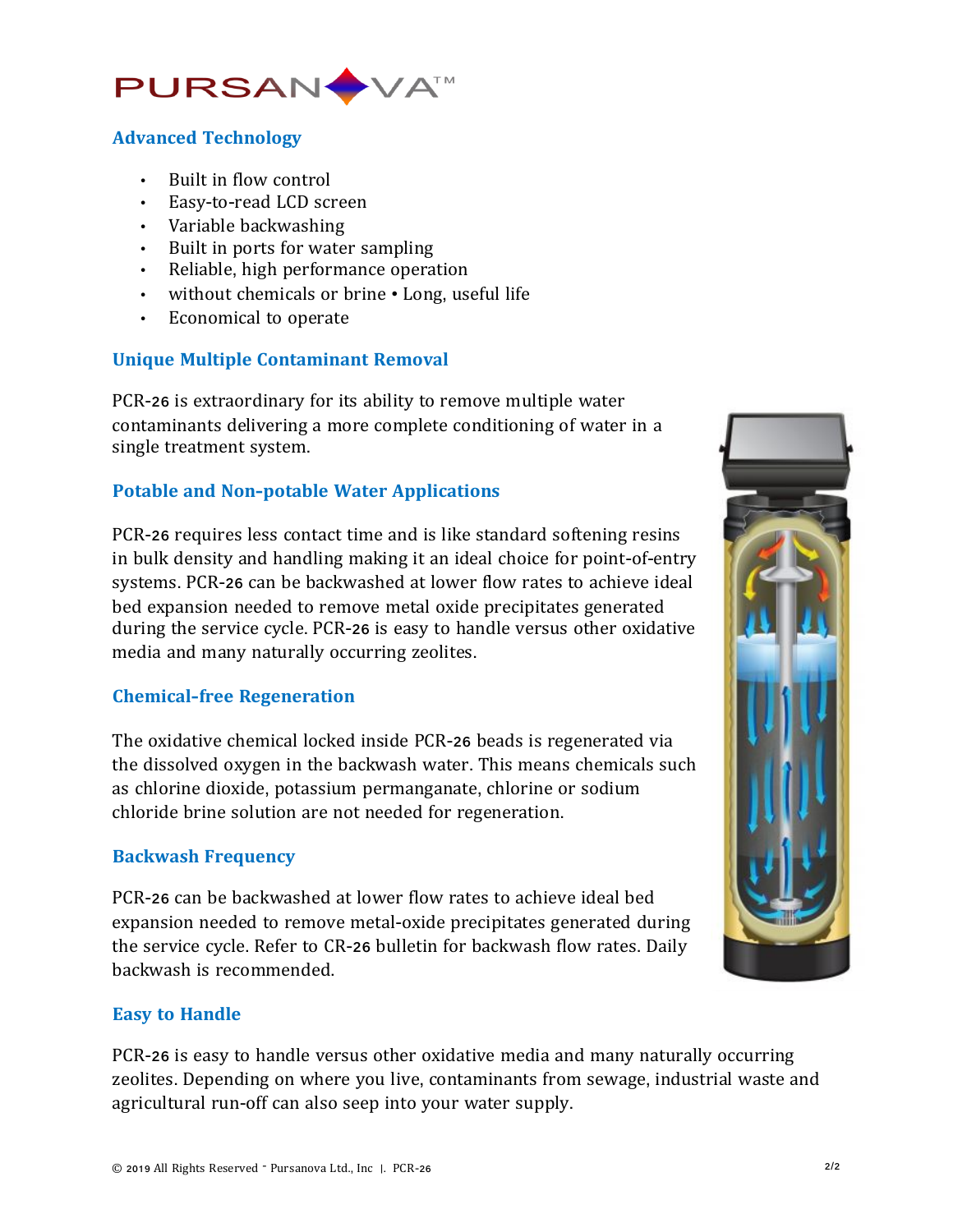# **Expected Service Life**

Due to the unique nature of PCR-26 and its function as an oxidizing agent encapsulate within an ion exchange bead, a long service life of 7 to 10 years is expected. This system will eliminate iron and will remove the negative effects of  $H_2S$ . Both of these can damage your plumbing and fixtures, discolor your laundry, or create unpleasant odors in drinking water and showers.

#### **Safe for TCLP After Exhaustion**

Once exhausted, PCR-26 media is non-toxic! It passes Toxicity Characteristic Leaching Procedure (TCLP), (EPA test method 1311) and may be disposed of as a non-hazardous material.

| POE WATER TREATMENT COMPARISONS      |                             |                                |                                                          |                     |  |
|--------------------------------------|-----------------------------|--------------------------------|----------------------------------------------------------|---------------------|--|
| <b>FEATURE</b>                       | <b>Anion Exchange</b>       | <b>Reverse Osmosis</b>         | <b>AdVantEdge Medallion</b><br><b>Series AD33 System</b> | Pursanova PCR-26    |  |
| Arsenic Removed                      | As $(V)$                    | As $(V)$                       | As (V) and As (III)                                      | As (V) and As (III) |  |
| Pre-oxidation required               | Yes                         | Yes                            | <b>No</b>                                                | No                  |  |
| Chemical use                         | Yes, Salt                   | Membrane Cleaning              | None                                                     | None                |  |
| Water loss (waste)                   | 5%                          | 25-75%                         | < 1%                                                     | < 1%                |  |
| Regeneration Frequency               | Every 2,000<br>to 4,000 gal | N/A                            | Non-regenerable,<br>disposable                           | Daily Backwash      |  |
| Hazardous waste<br>generated         | Yes                         | Concentrated<br>arsenic reject | No                                                       | No                  |  |
| Off-taste potential                  | Yes                         | N <sub>O</sub>                 | No                                                       | <b>No</b>           |  |
| Maintenance                          | High                        | High                           | Low                                                      | Low                 |  |
| Arsenic dumping<br>at media capacity | Possible                    | N/A                            | <b>No</b>                                                | No                  |  |
| Water chemistry changes              | Lowers pH                   | Removes TDS                    | Negligible                                               | No                  |  |
| Relative cost                        | Moderate                    | High                           | Moderate                                                 | Low                 |  |

These suggestions and data are based on information we believe to be reliable. They are offered in good faith. However, we do not make any guarantee or warranty. We caution against using these products in an unsafe manner or in violation of any patents. Further, we assume no liability for the consequences of such actions.

Notes:

- 1. The information is provided as a guideline only; the water treatment professional is responsible for completing the installation profile for specifying the appropriate water system.
- 2. Pursanova POE systems can reduce higher concentrations of arsenic. Consult Pursanova dealers for more information.
- 3. Typical treatment goal above reflects current EPA MCL of 10 ppb arsenic.
- 4. Media life projections are available from Pursanova Ltd., Inc. upon request and review of water profile and projected use information.
- 5. PCR-26 is manufactured in Canada by Aldex Chemical Company, Ltd.
- 6. Exhausted media passes TCLP (Toxic Characteristic Leaching Procedure) method EPA 1311